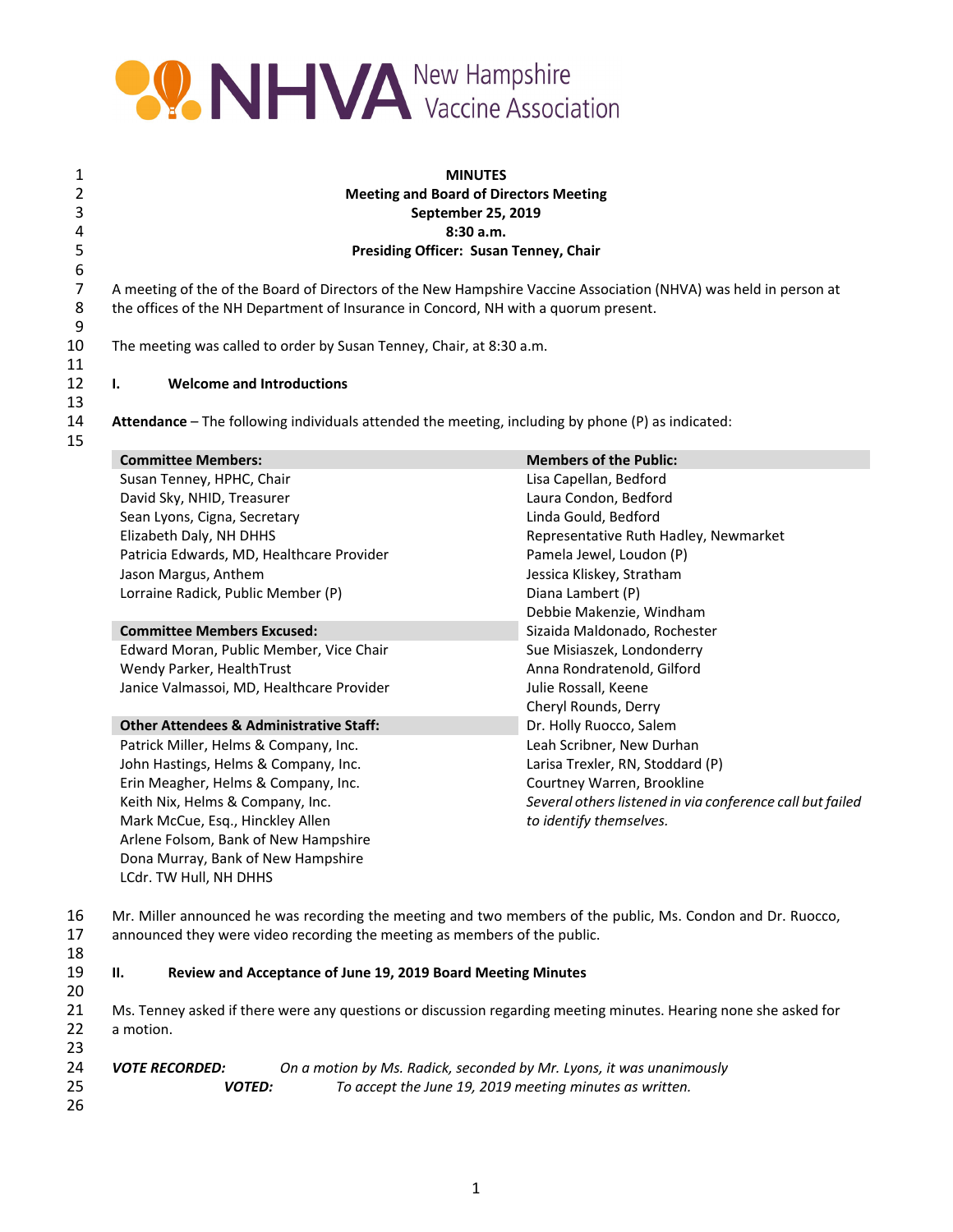## **PARTICIPAL MENA New Hampshire**

## **III. Review and Acceptance of the FY2019 Draft Audit Report by Carew & Wells**

 Ms. Tenney welcomed Ms. Karen Carew from Carew and Wells to the meeting and asked her to walk the Board through the draft report. Ms. Tenney reminded the group that the Audit Committee has already reviewed the draft 31 audit report during the August  $6<sup>th</sup>$  meeting and is in agreement with the report.

 Ms. Carew stated at the outset that the audit went very well this year. Since the report was already reviewed by the Audit Committee, Ms. Carew reviewed the report highlights, specifically stating there were changes in the financial 35 statement presentation. Ms. Carew stated that there were two letters circulated along with the financial statements; the first is the Governance Letter to the Board and the second is the Management Letter to the Administrator. It was determined the governance letter was not included in the packet and Mr. Miller said that it will be forwarded to the board and posted online with the final audit. Ms. Carew reported no opinions were made and had no questions of the presentation or lack of adherence to accepted accounting principles. There were no disagreements with management in terms of the presentation. Ms. Carew advised the board that everyone on the Administrator team was incredibly helpful and the audit went very smoothly. Ms. Carew stated she did request and received a representation letter from management that the Administrator has disclosed everything that the auditors should be 43 aware of. The Management Letter provided to the Administrator contains recommendations on strengthening internal controls. Ms. Carew commented that the internal controls in place are in great shape. She stated that it is not uncommon for auditors during a transition year to question how something is working or not working or is there anything that needs to change. She reported that the few items outlined in the letter have already been responded to and have been brought to the Audit Committee, including a policy change. Ms. Carew invited the board members 48 to reach out to her directly if there are questions.

 Ms. Carew stated that the financial statements will look familiar to prior years and there were not many significant changes. Ms. Carew stated that the accounting presentation has changed with regards to reporting Net Assets. It is now broken down by those with donor restrictions and those without. None of the changes in implementing the new, net asset rules changed how things were actually categorized when it came to restriction. Ms. Carew stated that in addition to the change to the net asset presentation, nonprofits are required to examine their current resources and to determine what is available to meet general operating constraints in the next fiscal year. This assesses the liquidity and the financial stability of a nonprofit organization. It also reflects how liquidity is managed to meet upcoming needs. In particular, the audit has language ensuring that current resources are there for general expenditures including the required remittance to the state. It also examines the requirements to ensure sufficient reserves to help stabilize the assessment rate in future years.

 Ms. Carew asked the group if there were any questions. Ms. Radick mentioned the marked increase in assets for 2019 versus 2018 and asked if there was a particular reason to the increase. Ms. Carew stated that the remittance to the State of New Hampshire was \$9.2M instead of \$18M the prior year due to excess cash held by the State and the impact of the TRICARE settlements and payer recoveries. 

Ms. Tenney asked if there were any other questions. Hearing none she asked for a motion.

 *VOTE RECORDED: On a motion by Ms. Daly, seconded by Mr. Margus, it was unanimously VOTED: To accept the FY2019 Audit Report and Financial Statements as published.*

## **IV. Executive Director Report**

**Review and Acceptance of the CY2019 Payer Assessment Process and CY2020 Rate Setting – Mr. Miller**  referred the group to the presentation and stated that this was reviewed by the Audit Committee last week and was recommended for adoption by the board. Mr. Miller reviewed the presentation sections including: background, assessment rate history, historical trends, rate assumption used, and referenced the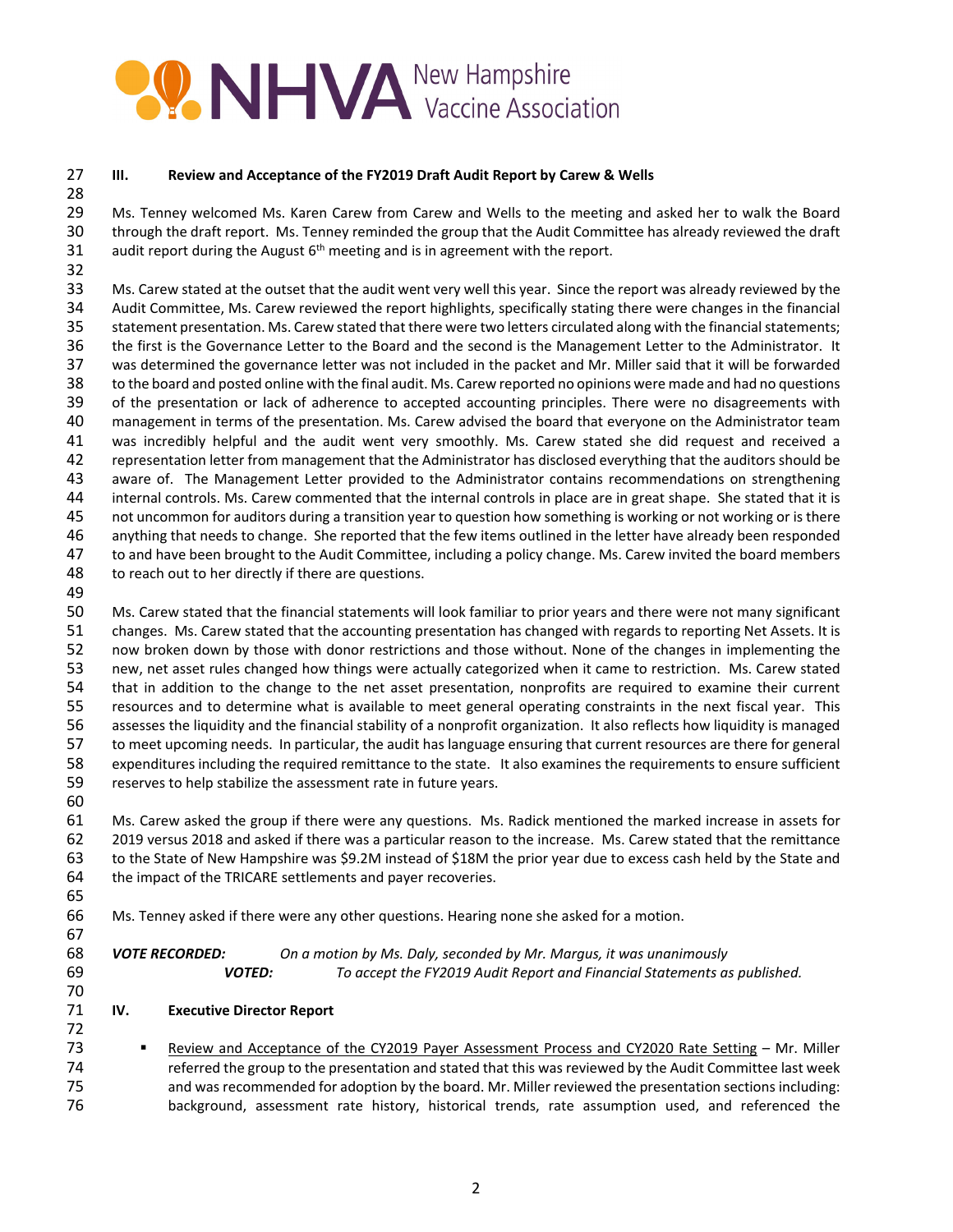

| 77<br>78<br>79 | Department of Health and Human Services spreadsheets and the administrative budget before moving on<br>to the rate setting spreadsheet. |
|----------------|-----------------------------------------------------------------------------------------------------------------------------------------|
| 80             | Mr. Miller stated the prime goal this year, as last year, was to continue to simplify the prior assessment                              |
| 81             | process, to work to keep the assessment rate level in the future years, to continue alignment with the RSA                              |
| 82             | and the operations manual, to reduce financial risk exposure to the organization, and to create the \$5M                                |
| 83             | reserve fund that was discussed at last September's meeting.                                                                            |
| 84             |                                                                                                                                         |
| 85             | While Mr. Miller reviewed the CY2020 assessment assumptions, Ms. Daly stated that as of yesterday, the                                  |
| 86             | value of the state purchased vaccine at McKesson is \$2.8M. There are orders to be processed over the next                              |
| 87             |                                                                                                                                         |
|                | week so that value will go down. As such, the \$1.9M assumption being used in the model seems to be in                                  |
| 88             | line with the anticipated credit amount. The final credit amount from the CDC will be available on October                              |
| 89             | $1st$ .                                                                                                                                 |
| 90             |                                                                                                                                         |
| 91             | Mr. Miller reviewed the rate setting model, and he highlighted the following items:                                                     |
| 92             | Last year's rate was set at \$6.70.<br>$\Box$                                                                                           |
| 93             | The proposed rate for CY2020 is \$6.47.<br>$\Box$                                                                                       |
| 94             | The model adjusts for the expected increase in total expenditures from \$26.8M for SFY2019 to<br>$\Box$                                 |
| 95             | \$28.8M anticipated for SFY2020.                                                                                                        |
| 96             | For SFY2020, the model assumes that 64% of total expenditures will be paid by insurers, but that<br>$\Box$                              |
| 97             | the 13-year trend is 59.7%. The latter number is used in the model assumptions for the next three                                       |
| 98             | years.                                                                                                                                  |
| 99             | The amount for the NHVA payment to DHHS, before offsetting the DHHS surplus funds, is \$18.47M.<br>$\Box$                               |
| 100            | No one-time administrative expenses are anticipated for CY2020.<br>$\Box$                                                               |
| 101            | The RSA-allowed 10% reserve is taken.<br>$\Box$                                                                                         |
| 102            | The trend of lives is a negative 0.1% based on historical figures.<br>$\Box$                                                            |
| 103            | Projected interest is \$267,751, which is less than the prior year due to declining interest rates.<br>$\Box$                           |
| 104            | Recommend payment to DHHS of \$11.7M for June 2020.<br>$\Box$                                                                           |
| 105            | No assumption is made to account for DHHS-specific administrative costs attributed to the<br>$\Box$                                     |
| 106            | program.                                                                                                                                |
| 107            |                                                                                                                                         |
| 108            | Mr. Hastings reviewed the anticipated track for future assessment rates. Based on the current assumptions,                              |
| 109            | for CY2020 the rate of \$6.47 is being proposed and future years are projected to be \$6.80 for CY2021, \$6.95                          |
| 110            | for CY2022, and \$7.00 for CY2023 and CY2024. All projections are based upon current information and                                    |
| 111            | subject to change in future year rate setting. Mr. Hastings pointed to the cash reserve line (highlighted                               |
| 112            | yellow at bottom of the model) that reflects the amount of cash at the end of each year with \$5M on hand                               |
| 113            | at the end of CY2024.                                                                                                                   |
| 114            |                                                                                                                                         |
|                |                                                                                                                                         |
| 115            | Ms. Daly asked where the \$3.7M figures of DHHS carry forward funds is coming from as it does not match                                 |
| 116            | the carry forward number DHHS provided in Tab D. Mr. Hastings reviewed the DHHS Tab D Edits page. The                                   |
| 117            | difference is in the presentation of the numbers. Mr. Hastings was working on the assumption that the                                   |
| 118            | DHHS carry forward balance would be \$0 at the end of June 2020. Ms. Daly was comfortable with the                                      |
| 119            | explanation, however, she stated she would have presented it differently on slide 14. Mr. Miller stated he                              |
| 120            | would review this in future presentations.                                                                                              |
| 121            |                                                                                                                                         |
| 122            | Ms. Tenney asked the Board if they were comfortable with the presentation of the assessment rate process                                |
| 123            | and whether there were any questions. Hearing none, she asked for a motion.                                                             |
| 124            |                                                                                                                                         |
| 125            | Before voting, it was determined that two votes were actually needed - the first is to establish the \$5M                               |
| 126            | reserve fund. Ms. Tenney reminded the group this has been approved by the Audit Committee as part of                                    |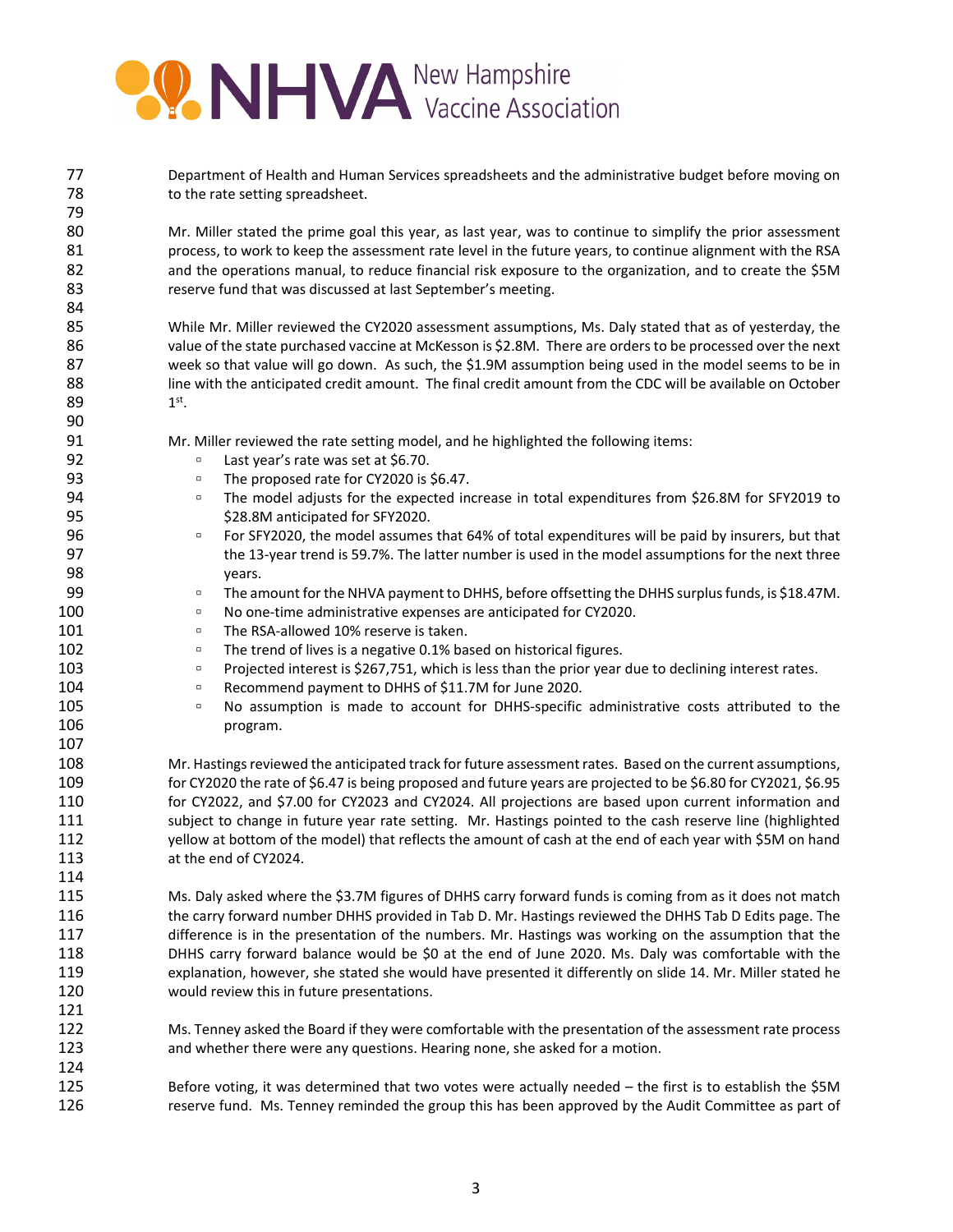

| 127 | the assessment model, and the purpose is to provide a reserve in case there are one-time vaccine needs or |                                                                                                                                                                                                                      |  |  |  |
|-----|-----------------------------------------------------------------------------------------------------------|----------------------------------------------------------------------------------------------------------------------------------------------------------------------------------------------------------------------|--|--|--|
| 128 |                                                                                                           | other requirements such as future stabilization of cash flow to support stabilization of the assessment rate.                                                                                                        |  |  |  |
| 129 |                                                                                                           |                                                                                                                                                                                                                      |  |  |  |
| 130 |                                                                                                           | On a motion by Mr. Margus, seconded by Mr. Lyons, it was unanimously<br><b>VOTE RECORDED:</b>                                                                                                                        |  |  |  |
| 131 |                                                                                                           | <b>VOTED:</b><br>To establish a \$5M reserve fund.                                                                                                                                                                   |  |  |  |
| 132 |                                                                                                           |                                                                                                                                                                                                                      |  |  |  |
| 133 |                                                                                                           | The second vote was with regards to affirming NHVA's assessment rate for CY2020. Ms. Tenney asked if                                                                                                                 |  |  |  |
| 134 |                                                                                                           | there was any further discussion needed. Hearing none, she asked for a motion.                                                                                                                                       |  |  |  |
| 135 |                                                                                                           |                                                                                                                                                                                                                      |  |  |  |
| 136 |                                                                                                           | On a motion by Mr. Margus, seconded by Mr. Lyons, it was unanimously<br><b>VOTE RECORDED:</b>                                                                                                                        |  |  |  |
| 137 |                                                                                                           | <b>VOTED:</b><br>To approve the proposed CY2020 assessment rate of \$6.80.                                                                                                                                           |  |  |  |
| 138 |                                                                                                           |                                                                                                                                                                                                                      |  |  |  |
| 139 | ٠                                                                                                         | Review of YTD2020 Unaudited Financial Statements - Mr. Miller briefly reviewed the Statement of Cash                                                                                                                 |  |  |  |
| 140 |                                                                                                           |                                                                                                                                                                                                                      |  |  |  |
|     |                                                                                                           | Flow stating that only two months of the first quarter are reflected due to September being incomplete. At                                                                                                           |  |  |  |
| 141 |                                                                                                           | the November meeting a full quarter will be reflected. NHVA is currently tracking in line with its budget to                                                                                                         |  |  |  |
| 142 |                                                                                                           | date. He noted that at the bottom of the page cash is tracked quarter to quarter. On the Statement of                                                                                                                |  |  |  |
| 143 |                                                                                                           | Financial Position he noted that current assets increased from \$12.2M to \$15.5M from recent assessments.                                                                                                           |  |  |  |
| 144 |                                                                                                           | Finally, Mr. Miller briefly reviewed the Statement of Changes in Net Assets pointing out at the bottom of                                                                                                            |  |  |  |
| 145 |                                                                                                           | the report that projected and actual covered child lives, the variance, and assessment rate are being                                                                                                                |  |  |  |
| 146 |                                                                                                           | tracked. The additional TRICARE funds recouped are also reported.                                                                                                                                                    |  |  |  |
| 147 |                                                                                                           |                                                                                                                                                                                                                      |  |  |  |
| 148 | ٠                                                                                                         | Assessment Update - The quarter ending August 15 is complete except for one payer who filed in a timely                                                                                                              |  |  |  |
| 149 |                                                                                                           | basis but failed to submit a request for payment. Ms. Meagher has been in contact with the payer and                                                                                                                 |  |  |  |
| 150 |                                                                                                           | anticipates payment shortly. Upon receipt, Ms. Meagher will invoice the payer for the interest due, which                                                                                                            |  |  |  |
| 151 |                                                                                                           | is anticipated to be approximately \$50.                                                                                                                                                                             |  |  |  |
| 152 |                                                                                                           |                                                                                                                                                                                                                      |  |  |  |
| 153 | V.                                                                                                        | Governance                                                                                                                                                                                                           |  |  |  |
| 154 |                                                                                                           |                                                                                                                                                                                                                      |  |  |  |
| 155 | ٠                                                                                                         | Late Payment Interest Policy Revision - Mr. Miller directed the group to the memo dated August 6, 2019                                                                                                               |  |  |  |
| 156 |                                                                                                           | that had previously been sent to the Audit Committee. He briefly described why the policy revision is                                                                                                                |  |  |  |
| 157 |                                                                                                           | required. Helms has proposed two categories for late payment interest calculations; one for those                                                                                                                    |  |  |  |
| 158 |                                                                                                           | assessments that were filed on time, but payment was received late (beyond 45 days from the end of each                                                                                                              |  |  |  |
| 159 |                                                                                                           | quarter) and one for assessment filings were filed late and payment was received late. In lieu of the prior                                                                                                          |  |  |  |
| 160 |                                                                                                           | grace period, physical checks received will use the postmarked date as the received date. This allows for                                                                                                            |  |  |  |
| 161 |                                                                                                           | time for mail delivery without penalizing the payer. Date received for electronic payments will be the date                                                                                                          |  |  |  |
| 162 |                                                                                                           | deposited in to the NHVA bank account.                                                                                                                                                                               |  |  |  |
| 163 |                                                                                                           |                                                                                                                                                                                                                      |  |  |  |
| 164 |                                                                                                           | In both situations, interest will be calculated starting on the 46 <sup>th</sup> day after the beginning of each quarter                                                                                             |  |  |  |
| 165 |                                                                                                           | through the received date. The assessment filing system will automatically calculate interest when filing                                                                                                            |  |  |  |
| 166 |                                                                                                           | past the due date. As such, a payer will be paying a portion of the interest due. However, an additional                                                                                                             |  |  |  |
| 167 |                                                                                                           | amount may be due from the payer based on the date the filing was completed and the receive date.                                                                                                                    |  |  |  |
| 168 |                                                                                                           |                                                                                                                                                                                                                      |  |  |  |
| 169 |                                                                                                           |                                                                                                                                                                                                                      |  |  |  |
| 170 |                                                                                                           | In order to operationalize this new process, NHVA will discontinue the use of the lockbox. This will allow<br>Helms to receive the physical checks and retain envelopes for late payments to document the postmarked |  |  |  |
| 171 |                                                                                                           |                                                                                                                                                                                                                      |  |  |  |
|     |                                                                                                           | date. Helms proposed this change take effective January 1, 2020, providing time to notify payers and cancel                                                                                                          |  |  |  |
| 172 |                                                                                                           | the current contract with the lockbox vendor. Mr. Miller reminded the Board that this policy change was                                                                                                              |  |  |  |
| 173 |                                                                                                           | reviewed by the Audit Committee and they voted to recommend the Board adopt the updated policy.                                                                                                                      |  |  |  |
| 174 |                                                                                                           |                                                                                                                                                                                                                      |  |  |  |
| 175 |                                                                                                           | Ms. Tenney asked if there was further discussion regarding the policy. Hearing none she asked for a motion.                                                                                                          |  |  |  |
| 176 |                                                                                                           |                                                                                                                                                                                                                      |  |  |  |
|     |                                                                                                           |                                                                                                                                                                                                                      |  |  |  |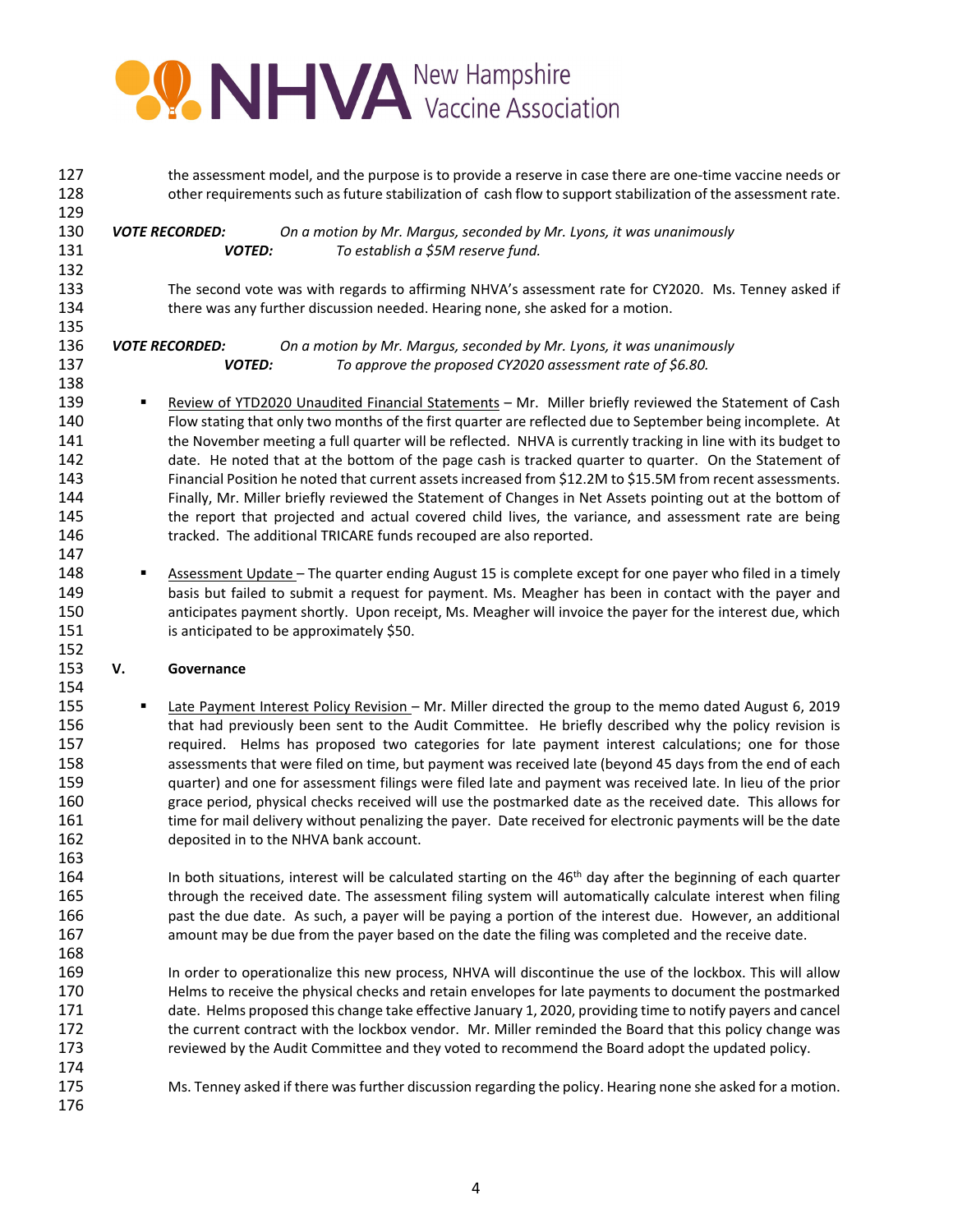

| 177<br>178<br>179<br>180<br>181                                    | On a motion by Dr. Edwards, seconded by Mr. Margus, it was unanimously<br><b>VOTE RECORDED:</b><br><b>VOTED:</b><br>To accept the proposed changes to the Late Payment Policy revisions as published<br>with the correction of one typo (page 48, third paragraph, "data" should read<br>"date").                                                                                                                                                                                                                                                                                                                                                                                                                                                                                                                                                                                                                               |  |  |  |  |
|--------------------------------------------------------------------|---------------------------------------------------------------------------------------------------------------------------------------------------------------------------------------------------------------------------------------------------------------------------------------------------------------------------------------------------------------------------------------------------------------------------------------------------------------------------------------------------------------------------------------------------------------------------------------------------------------------------------------------------------------------------------------------------------------------------------------------------------------------------------------------------------------------------------------------------------------------------------------------------------------------------------|--|--|--|--|
| 182<br>183<br>184<br>185<br>186<br>187<br>188<br>189<br>190<br>191 | Investment Policy Revisions and Recommendations - Mr. Miller both a clean copy and a redlined version of<br>٠<br>the proposed Investment Policy Statement to replace the former Investment Policy. Mr. Miller stated that<br>goals were to refine the objectives and the vehicles of the policy for both long and short-term investments.<br>Mr. Miller introduced Dona Murray and Arlene Folsom from the Bank of New Hampshire. Ms. Folsom stated<br>the revisions were presented and approved by the Audit Committee. Ms. Murray recanted the long<br>relationship with the NHVA and what types of investments have been made historically. The current ICS<br>Promontory account does not allow the BONH to collect fees unlike money market and other investment<br>vehicles. When Helms took over as Administrator, they immediately requested higher rates on the ICS<br>Promontory account, and two increases were made. |  |  |  |  |
| 192<br>193<br>194<br>195<br>196<br>197                             | Ms. Murray explained what the differences were in the proposed short-term and long-term investments.<br>Two, overarching primary principles driving are the preservation of principal and high liquidity. Ms. Murray<br>reviewed the drafted short-term and longer-term investment guidelines in the Investment Policy<br>Statement. Ms. Murray stated that the policy ensures an annual, performance review with the Audit<br>Committee as well as the generation of quarterly investment reports.                                                                                                                                                                                                                                                                                                                                                                                                                             |  |  |  |  |
| 198<br>199<br>200<br>201<br>202                                    | One needed change noted was the language under short term investments where Bank Deposit and<br>Checking Account were listed twice with different definitions. It was determined it best to merge the<br>paragraphs and revise the language to clarify the two different types of Bank Deposit and Checking<br>Accounts. Ms. Murray will send Mr. Miller revised language for the final document.                                                                                                                                                                                                                                                                                                                                                                                                                                                                                                                               |  |  |  |  |
| 203<br>204                                                         | Ms. Tenney asked if there were questions. Hearing none, Ms. Tenney asked for a motion.                                                                                                                                                                                                                                                                                                                                                                                                                                                                                                                                                                                                                                                                                                                                                                                                                                          |  |  |  |  |
| 205<br>206<br>207                                                  | <b>VOTE RECORDED:</b><br>On a motion by Mr. Lyons, seconded by Ms. Radick, it was unanimously<br><b>VOTED:</b><br>To adopt the proposed Investment Policy Statement with the outlined edits.                                                                                                                                                                                                                                                                                                                                                                                                                                                                                                                                                                                                                                                                                                                                    |  |  |  |  |
| 208<br>209                                                         | VI.<br>Department of Health and Human Services (DHHS) Update                                                                                                                                                                                                                                                                                                                                                                                                                                                                                                                                                                                                                                                                                                                                                                                                                                                                    |  |  |  |  |
| 210<br>211<br>212<br>213                                           | Ms. Daly introduced LCdr. T.W. Hull of the US Public Health Service. He is assigned to New Hampshire and has been<br>with DHHS for three years, and is providing leadership to the immunization program, especially during Ms. Colleen<br>Haggerty's leave of absence.                                                                                                                                                                                                                                                                                                                                                                                                                                                                                                                                                                                                                                                          |  |  |  |  |
| 214<br>215<br>216<br>217<br>218                                    | Ms. Daly stated that DHHS continues to respond to the large hepatitis A outbreak in the state. The national outbreak<br>has seen more than 25,000 cases in 30 states with 259 deaths. In New Hampshire there have been 220 cases to date,<br>whereas, typically, there are only seven cases per year. Only one New Hampshire case during the outbreak has<br>occurred in a child likely due to our high childhood immunization rates.                                                                                                                                                                                                                                                                                                                                                                                                                                                                                           |  |  |  |  |
| 219<br>220<br>221<br>222<br>223<br>224                             | Ms. Daly reported that influenza is already circulating in the state. There was one influenza associated death in New<br>Hampshire this summer. The influenza vaccine is available at provider offices and as part of a ten-year old program,<br>DHHS has been working with the regional public health networks across the state to offer influenza vaccine in<br>schools. Approximately 7,000 kids are vaccinated through this program each year. Approximately one hundred<br>children die each year in the United States from influenza and seven have died in New Hampshire in the past decade.                                                                                                                                                                                                                                                                                                                             |  |  |  |  |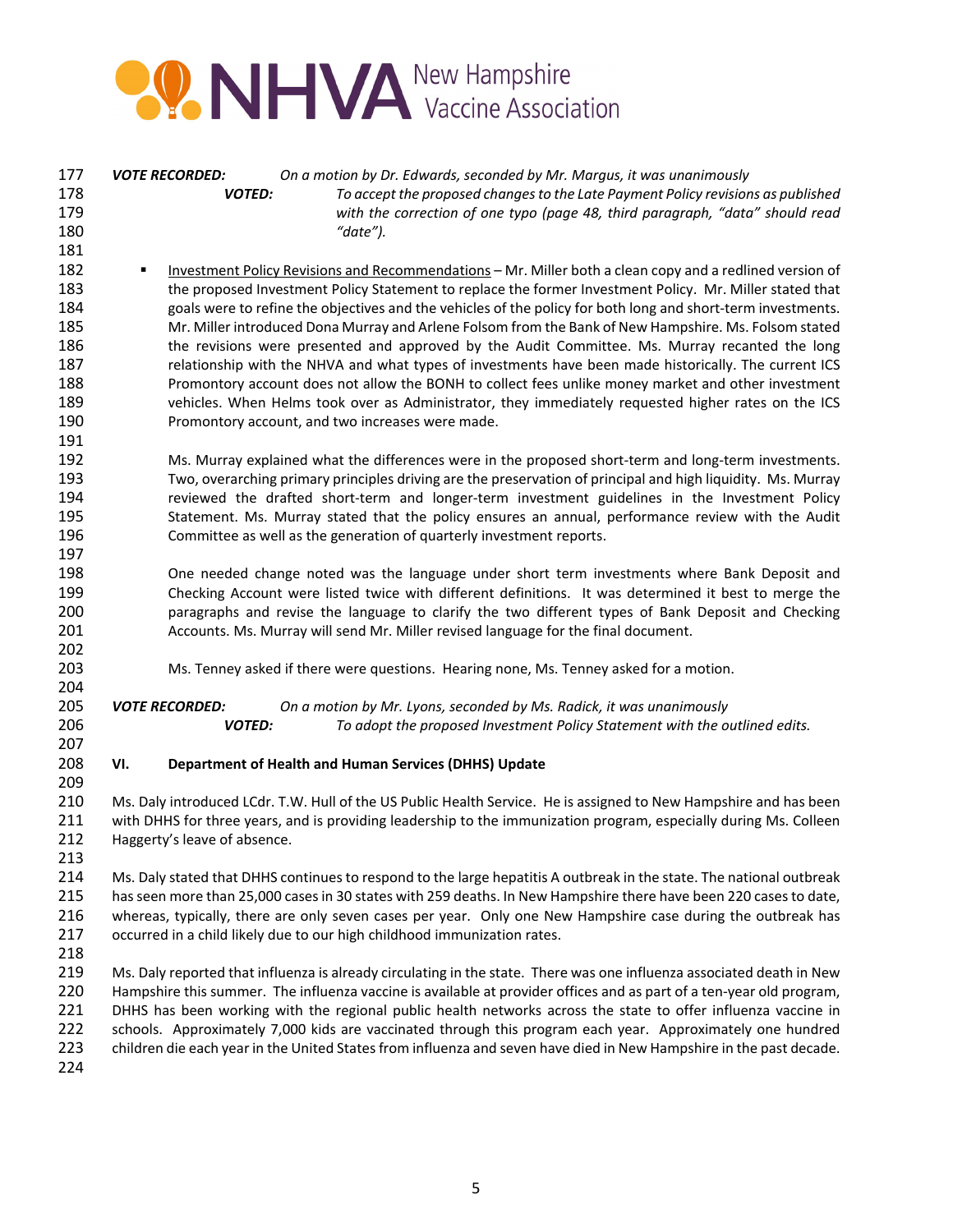

225 Mr. Miller asked about the Maine-New Hampshire border issue. Ms. Daly stated that all children regardless of address are being vaccinated if they see a New Hampshire physician. Maine is exploring the issue again with perhaps a reciprocal MOU with New Hampshire as an outcome.

## **VII. Public Comment**

231 Ms. Tenney invited the members of the public that were in attendance to speak if they had any comments or statements they would like to make relative to the proceedings of this meeting.

- 234 Ms. Condon asked to speak and shared two documents with the Board; a letter from the Loudon Elementary 235 School and a DHHS Health Alert. Ms. Condon expressed multiple concerns ranging from the funds spent by DHHS on vaccines to the high failure rates of prior year influenza vaccines to the NH Senate President's appointment of another Public Member to the board.
- 239 Ms. Misiaszek asked if the high vaccination rates and the CDC credit were related. As a follow up question, she asked if the vaccination rate goes up, does the CDC credit go up? Ms. Tenney reminded the members 241 of the public that this is period of time to make comments related to the meeting and that specific questions can be sent in writing to the NHVA's Executive Director. Mr. Miller provided his card to Ms. Misiaszek. Ms. Daly did respond to the questions and replied to Ms. Misiaszek that the two items are not related and said she would make herself available to discuss further.
- 246 Ms. Rounds commented on the death statistics shared by Ms. Daly. She expressed concern that many causes of deaths are not accurately examined and do not always consider vaccine culpability. Ms. Rounds cited that the national vaccine injury fund has paid out over \$4B in damages. She believes a study should 249 be done to look at vaccine outcomes and there should be post-market safety testing to compare the benefits of a vaccine to the risk of being vaccinated.
- 252 Ms. Tenney asked if there were any other members of the public wishing to comment. Hearing none, Ms. Tenney asked for a motion to move into Executive Session to discuss personnel and legal issues.
- *VOTE RECORDED: On a motion by Ms. Daly, seconded by Dr. Edwards, by roll call it was VOTED: To move into Executive Session at 9:41 am.*

| 258 |                       |                      | <u>Yes</u> | No                                                                                                              |
|-----|-----------------------|----------------------|------------|-----------------------------------------------------------------------------------------------------------------|
| 259 |                       | <b>Beth Daly</b>     | Х          |                                                                                                                 |
| 260 |                       | Patricia Edwards, MD | X          |                                                                                                                 |
| 261 |                       | Sean Lyons           | х          |                                                                                                                 |
| 262 |                       | Jason Margus         | Х          |                                                                                                                 |
| 263 |                       | Lorraine Radick (P)  | X          |                                                                                                                 |
| 264 |                       | David Sky            | X          |                                                                                                                 |
| 265 |                       | Susan Tenney         | х          |                                                                                                                 |
| 266 |                       |                      |            |                                                                                                                 |
| 267 |                       |                      |            |                                                                                                                 |
| 268 |                       |                      |            | Ms. Tenney thanked the members of the public for joining the meeting. The conference call was ended and members |
| 269 | of the public exited. |                      |            |                                                                                                                 |

- **VIII. Executive Session**
- Helms & Company was invited to remain present for the first part of the Executive Session.